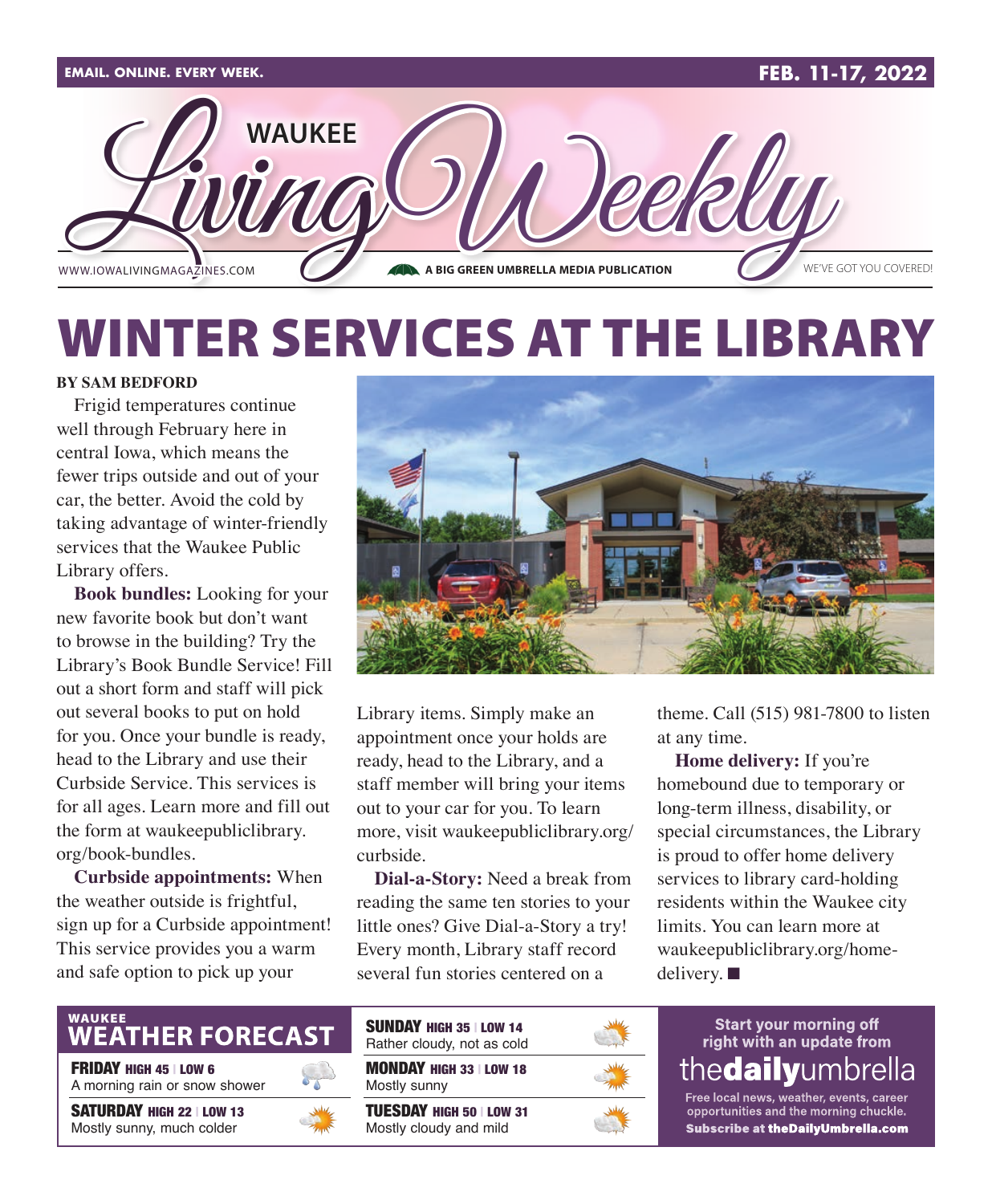#### FROM THE PUBLISHER

# HERE WE GO AGAIN

The more we do something, the better we get at it, or so the saying goes. If we are being honest, the whole "practice makes perfect" theory really isn't true. If we continue to do something incorrectly, it will never become perfect. The better saying is "perfect practice makes perfect." Meanwhile, we keep doing things. Repetition. And it adds up.

My mother had me making my bed every morning at an early age. By 5 years old, this was a daily habit. With me now at age 53, I estimate that I have made my bed more than 17,500 times. Sleep on that.

I take a shower or bath every day, whether I need to or not. (That's a joke.) When I am in a cycle of exercising, that number increases. Based on once per day since my birth, I have showered or bathed more than 19,500 times. That's a lot of soap and water.

I have been brushing my

teeth on my own since I was about 5. Doing so twice per day, I have used a toothbrush somewhere in the neighborhood of

35,000 times. Floss? Not so much.

Like most of you, I have been driving a vehicle since I was 16 years old. On average, I would guess that I start and drive a car about five times per day maybe more. Even at five times, I have operated a vehicle at least 67,500 times.

According to one poll, about 40 percent of us check our email between six and 20 times per day. If you are reading this via newsletter email, you can relate. I am on the higher end of the range, but let's go with an average of 10 times per day. I've been using email regularly since about 1995, which is 27 years. When I do the math, I



learn that I have checked my email more than 98,500 times — and I discovered that I won a lottery in about one-third of those instances!

The good news is, I think I am getting better at these and the other tasks I continue to repeat — but still not perfect. When Mom visits, she continues to find a wrinkle in my bedspread, and my dentist seems to locate an occasional cavity. And even with all my driving practice, I have still garnered a few traffic violations. Meanwhile, the practicing for perfection continues.

Here we go again.

Have a great week, and thanks for reading.  $\blacksquare$ 

#### **Shane Goodman**

President and Publisher



Big Green Umbrella Media [shane@dmcityview.com](mailto:shane@dmcityview.com) 515-953-4822, ext. 305

**WAUKEE** Deekly

**A publication of Big Green Umbrella Media, Inc. Address:** 8101 Birchwood Court, Suite, D, Johnston, IA 50131 **Website:** [www.iowalivingmagazines.com](http://www.iowalivingmagazines.com)



**News contact** Tammy Pearson 515-953-4822, ext. 302 [tammy@iowalivingmagazines.com](mailto:tammy@iowalivingmagazines.com)



**Advertising contact** Martha Munro 515-321-5246 [martha@iowalivingmagazines.com](mailto:martha@iowalivingmagazines.com)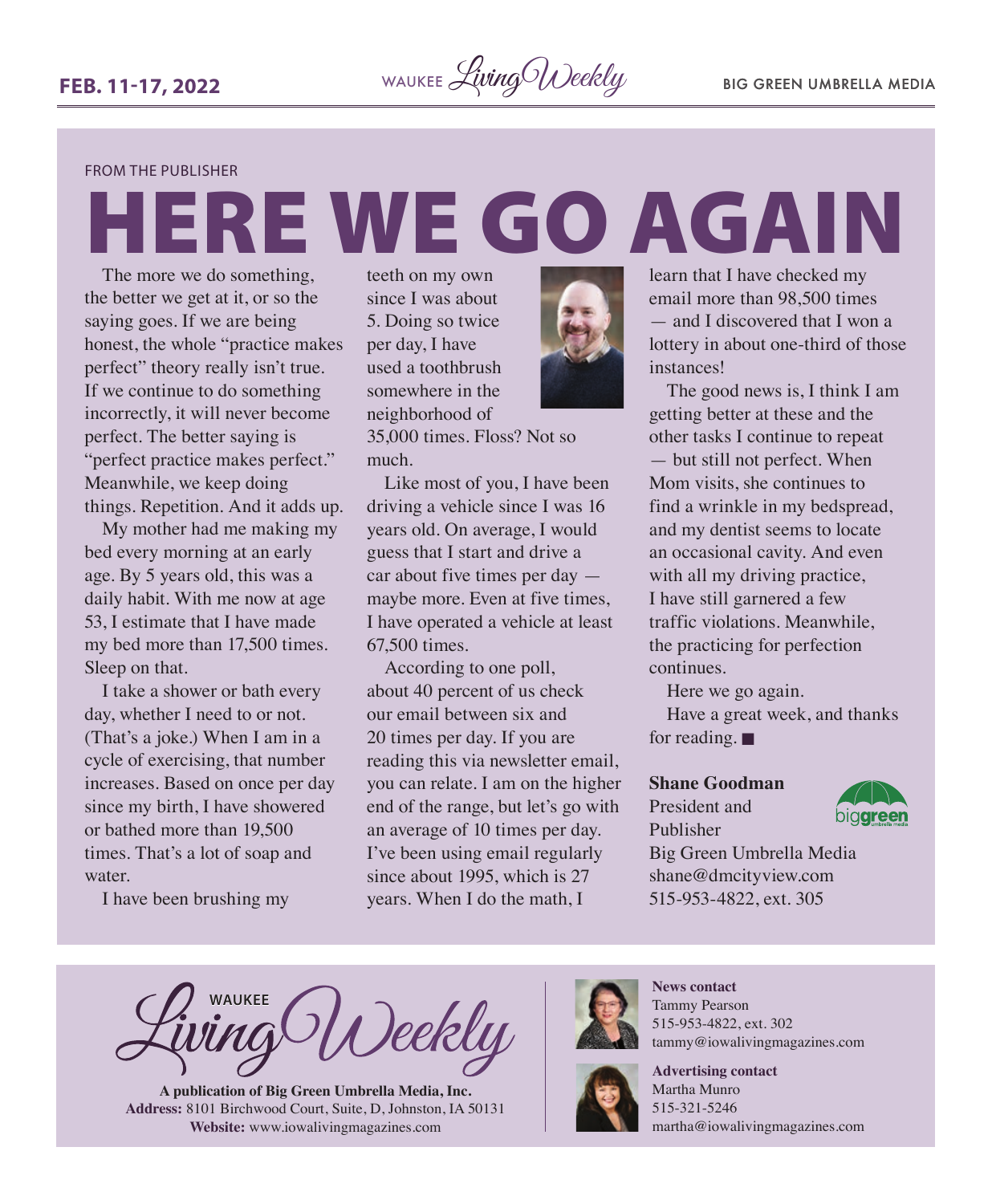BIG GREEN UMBRELLA MEDIA WAUKEE Living Weekly **FEB. 11-17, 2022** 

### FUNERAL NOTICES

*Funeral notices can be emailed to [tammy@iowalivingmagazines.com.](mailto:tammy@iowalivingmagazines.com)*

#### **BEVERLY JEAN BERGER**

Beverly Jean Berger, 86, of Waukee, died Feb. 5, 2022. She is survived by her two sons, Kevin and his wife, Janel, and Kurt and his wife, Pamella, and many other relatives and friends. She was preceded in death by her husband, Marvin, of 61 years just 18 days prior.



Beverly graduated from North High School in 1954. She

remained a loyal supporter of her alma mater throughout the years. She played semi-pro women's fast-pitch softball for Greenwood Electric, as well as spent a lot of her adult life traveling across the country to compete in bowling tournaments. She held numerous board positions with the Des Moines Women's Bowling Association and was inducted into the Greater Des Moines Bowling Association Hall of Fame in 2003. She was also an avid, life-long golfer.

She spent much of her working career in the insurance industry, later retiring from Farm Bureau. She volunteered at her church, Westchester Evangelical Free Church.  $\blacksquare$ 

#### **GLENNICE JOYCE BRELSFORD**

Glennice Joyce Brelsford, 94, formerly of Waukee, died at Cariad at North Brook Assisted Living in McKinney, Texas, on Feb. 8, 2022. Visitation will be held Saturday, Feb. 19 from 9:30-11 a.m., followed by a funeral service at 11 a.m., both at Immanuel Lutheran Church in Waukee. Luncheon to follow service with interment following at Sunny Hill Cemetery in Grimes. Ernst Funeral & Cremation Services of Waukee is in charge of arrangements.  $\blacksquare$ 

### WASP FOR SENIORS RETURNS IN MARCH

After a long hiatus, the Waukee Police Department's WASP (Waukee Area Seniors & Police) program will resume on Wednesday, March 30 at 9 a.m. Officers encourage seniors to stop by the Community Center for coffee and breakfast. The program will continue to take place on the last Wednesday of every month at 9 a.m. This program is designed to help reduce criminal victimization of the elderly. Call the PD at 515-978-7979 with any questions. This is a free program.  $\blacksquare$ 

**WE WILL RUN YOUR WAUKEE NEWS ITEMS FOR FREE.** Email your news by Wednesday at 5 p.m. to: [tammy@iowalivingmagazines.com](mailto:tammy@iowalivingmagazines.com) or call 515-953-4822, ext. 302

**SPORTS SCHEDULES**

**WAUKEE: Friday, Feb. 11** 6:15 p.m. **Basketball:** Girls Varsity vs. Southeast Polk 7:45 p.m. **Basketball:** Boys Varsity vs. Southeast Polk **Saturday, Feb. 12** 1:30 p.m. **Basketball:** Boys 10th vs. Indianola 3 p.m. **Basketball:** Boys Varsity vs. Indianola **Monday, Feb. 14** 8:15 p.m. **Basketball:** Boys 9th @ Dallas Center-Grimes **Tuesday, Feb. 15** 4:45 p.m. **Basketball:** Boys 10th @ Des Moines East 6:15 p.m. **Basketball:** Boys 9th @ Des Moines East 7:45 p.m. **Basketball:** Boys Varsity @ Des Moines East **WAUKEE NORTHWEST: Friday, Feb. 11** 6:15 p.m. **Basketball:** Girls Varsity @ Marshalltown 7:45 p.m. **Basketball:** Boys Varsity @ Marshalltown **Saturday, Feb. 12** 3 p.m. **Basketball:** Girls JV1 vs. Iowa City 4:30 p.m. **Basketball:** Girls Varsity vs. Iowa City **Monday, Feb. 14** 7:45 p.m. **Basketball:** Boys Varsity vs. Ames **Tuesday, Feb. 15** 4:45 p.m. **Basketball:** Boys 9th @ Mason City 6:15 p.m. **Basketball:** Boys 10th @ Mason City 7:45 p.m. **Basketball:** Boys Varsity @ Mason City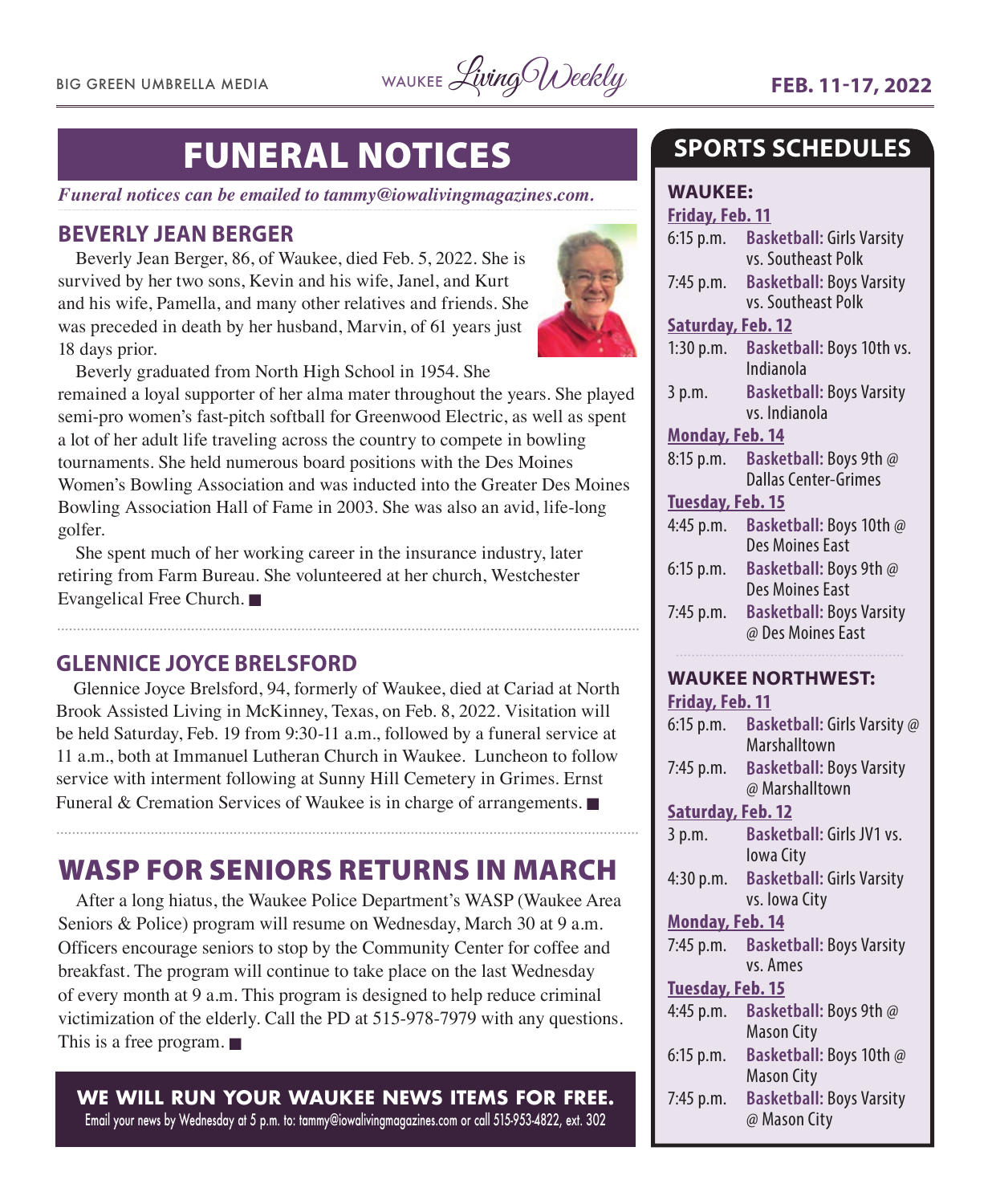**FEB. 11-17, 2022** WAUKEE *Living Weekly* BIG GREEN UMBRELLA MEDIA

### **LIBRARY** ACTIVITIES

**• Teen Career Fair,** Saturday, Feb. 19, 10 a.m. Teens are invited to drop in during the Teen Career Fair to meet individuals representing a wide variety of careers. They can visit with the guests to discover valuable classes, trainings, and certifications to pursue. Some companies may also have information about internship or volunteer opportunities. Registration is requested. Visit [https://www.](https://www.waukeepubliclibrary.org/upcoming-events) [waukeepubliclibrary.org/upcoming](https://www.waukeepubliclibrary.org/upcoming-events)[events,](https://www.waukeepubliclibrary.org/upcoming-events) click on the event for which you want to register then click on the registration link.

**• Elementary Early Out**, Wednesday, Feb. 23, 2:30 p.m. Youth in grades K-5 are invited to explore a variety of Winter Olympic-themed STEAM (science, technology, engineering, art and math) hands-on activities. Registration is required.

**• Beginner's Knitting**, Sunday, Feb. 27, 1:30 p.m. Amy Sawyers from Heartland Fiber Co. will teach you how to cast on, knit, and bind off in this in-person class at the Library. Cost for supplies is \$10 per person and includes knitting needles and a full skein of yarn. Registration is required.  $\blacksquare$ 

## FAMILY FUN BOWLING

Special family-friendly glow-in-the-dark bowling with concert lights and black lights are offered at an alcohol-free event with family-friendly music on Sunday a month, noon to 2 p.m. at Warrior Lanes. Deadline for registration for each Sunday event is the Friday prior by 6 p.m. Cost is \$64.95 per lane, up to five bowlers, and includes a large one-topping pizza and pitcher of soda. Dates are Sundays, Feb. 13, March 20, April 10, May 15, June 12, July 10, Aug. 14, Sept. 11, Oct. 16, Nov. 13, Dec. 11. n

### LIBRARY PROVIDES OPPORTUNITY TO GIVE BACK

Looking for ways to give back to your community, enhance the Library, and make a big impact in just a few hours per month? Consider joining the Waukee Public Library Friends Foundation Board of Directors. You'll work with other service-oriented members of the community to find ways to fund and enrich the Waukee Public Library and its mission to provide beneficial resources and services to the Waukee community and surrounding areas. Make a positive impact in 2022 and join the Friends Foundation Board today. Email [waukeeplfoundation@gmail.com](mailto:waukeeplfoundation@gmail.com) for more information on how to apply. Meetings are the first Tuesday of each month at 6 p.m. To find out more about the Waukee Public Library Friends Foundation, go to [waukeepubliclibrary.org.](http://waukeepubliclibrary.org)  $\blacksquare$ 

### STATE OF THE CITY ADDRESS

Join Waukee Mayor Courtney Clarke on Thursday, March 10, 5:30- 7 p.m. for the State of the City Address. She will recap recent Waukee successes and share details regarding future City priorities, projects and partnerships. Appetizers and refreshments will be provided. The event will be held at the Waukee Innovation & Learning Center, 295 S.E. Ashworth Road. Doors open at 5:30 p.m. and the presentation begins at 6 p.m. Admission is free. RSVPs are appreciated online at [https://waukee](https://waukee-services.app.transform.civicplus.com/forms/24928)[services.app.transform.civicplus.com/forms/24928](https://waukee-services.app.transform.civicplus.com/forms/24928).





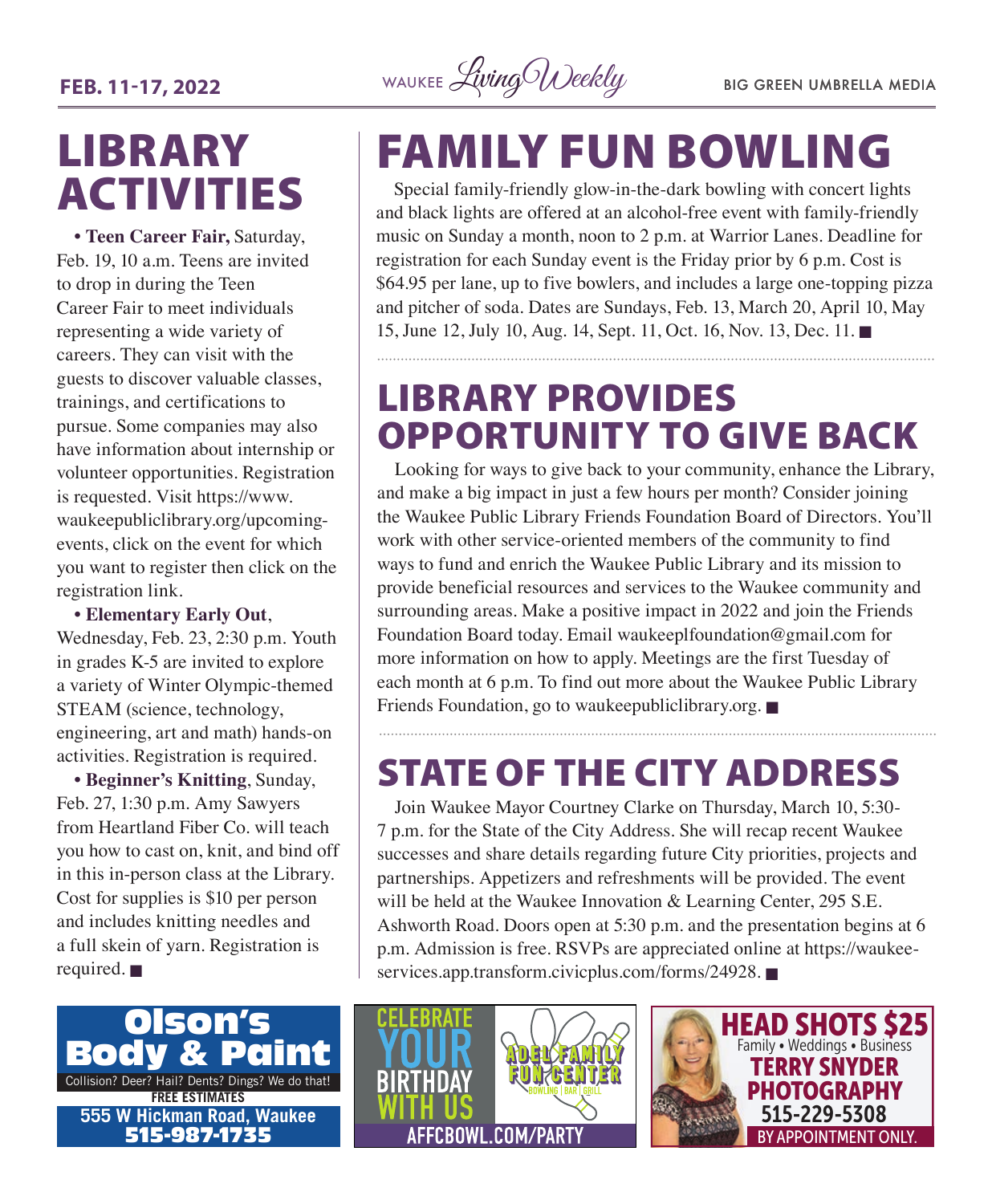#### **EVENTS IN THE AREA** EMAIL YOUR EVENT INFORMATION TO<br>[TAMMY@IOWALIVINGMAGAZINES.COM](mailto:tammy@iowalivingmagazines.com)

#### 'AGATHA CHRISTIE'S MURDER ON THE ORIENT EXPRESS'

#### **Through Feb. 20**

#### **Des Moines Community Playhouse, 831 42nd St., Des Moines**

It's winter 1934, and, when the Orient Express luxury train is stopped in the snow, a passenger is found dead in his locked compartment. Fortunately, the famous detective Hercule Poirot is also aboard to solve the case before the killer strikes again. [www.dmplayhouse.com](http://www.dmplayhouse.com)



### WINTER BLUES FEST: THE REVEREND PEYTON'S BIG DAMN BAND

#### **Friday, Feb. 11**

#### **Marriott, 700 Grand Ave. in downtown Des Moines**

Said to possess a "burly, commanding voice" and to boast "eloquent original material" with "catchy tracks that have the zing of classic pop music, only greasier." The Reverend Peyton's Big Damn Band will play at Winter Bluesfest this month. The two-time Blues Music Awards nominees are said to be "the greatest frontporch blues band in the world led by Reverend Peyton, who is considered to be the premier finger picker playing today." For more information, visit [www.cibs.](http://www.cibs.org/2021/11/2022-winter-blues-fest) [org/2021/11/2022-winter-blues-fest](http://www.cibs.org/2021/11/2022-winter-blues-fest).

#### CHAD ELLIOTT

#### **Friday, Feb. 11, 8 p.m. xBk, 1159 24th St., Des Moines**

Singer-songwriter Chad Elliott brings his folk roots blended with swampy blues and soulful writing to produce one-of-a-kind live performances. With 17 fulllength albums to his credit, Elliot has been lauded as "Iowa's Renaissance man" by Culture Buzz Magazine. For more information, visit [www.xbklive.com.](http://www.xbklive.com)

#### RIBBON BACON FESTIVAL

**Saturday, Feb. 26**

#### **Horizon Events Center in Clive**

After a year off, the bacon fellowship will resume, according to the Blue Ribbon Bacon Festival's website. The \$50 general admission ticket includes live entertainment, 12 bacon-inspired dishes, one beverage and all the bacon you can eat. The theme will be "Bacon Gras" and feature bacon-infused Cajun dishes along with: Bacon Bourbon Street – Mardi Gras Beads, street performers, local musical acts, pro wrestling, Iowa's top pop-punk group The Eugene Levy Band, Silent Club Sizzle, main-stage music from Tyler Richton & The High Bank Boys, Not Quite Brothers and BYOBrass, and you won't want to miss the popular bacon-eating contest at 3 p.m. Tickets for the event will be limited to 5,000. For more information, visit [blueribbonbaconfestival.com.](http://blueribbonbaconfestival.com)



#### CITYVIEW CHOCOLATE WALK **Friday, Feb. 25, 5-9 p.m. West Glen Town Center, 5465 Mills Civic Parkway, West Des Moines**

Like chocolate? Like chocolate drinks? They you'll love this event. CITYVIEW and West Glen Town Center once again present the Chocolate Walk. For a ticket price of \$20 (\$30 at the door), attendees will receive 10 drink tickets that can be redeemed for sample cocktails at participating venues. Attendees will also be provided tickets for chocolate dessert samples at participating retail stores. Find the registration link at [https://chocolatewalk.dmcityview.](https://chocolatewalk.dmcityview.com)  $com. \blacksquare$  $com. \blacksquare$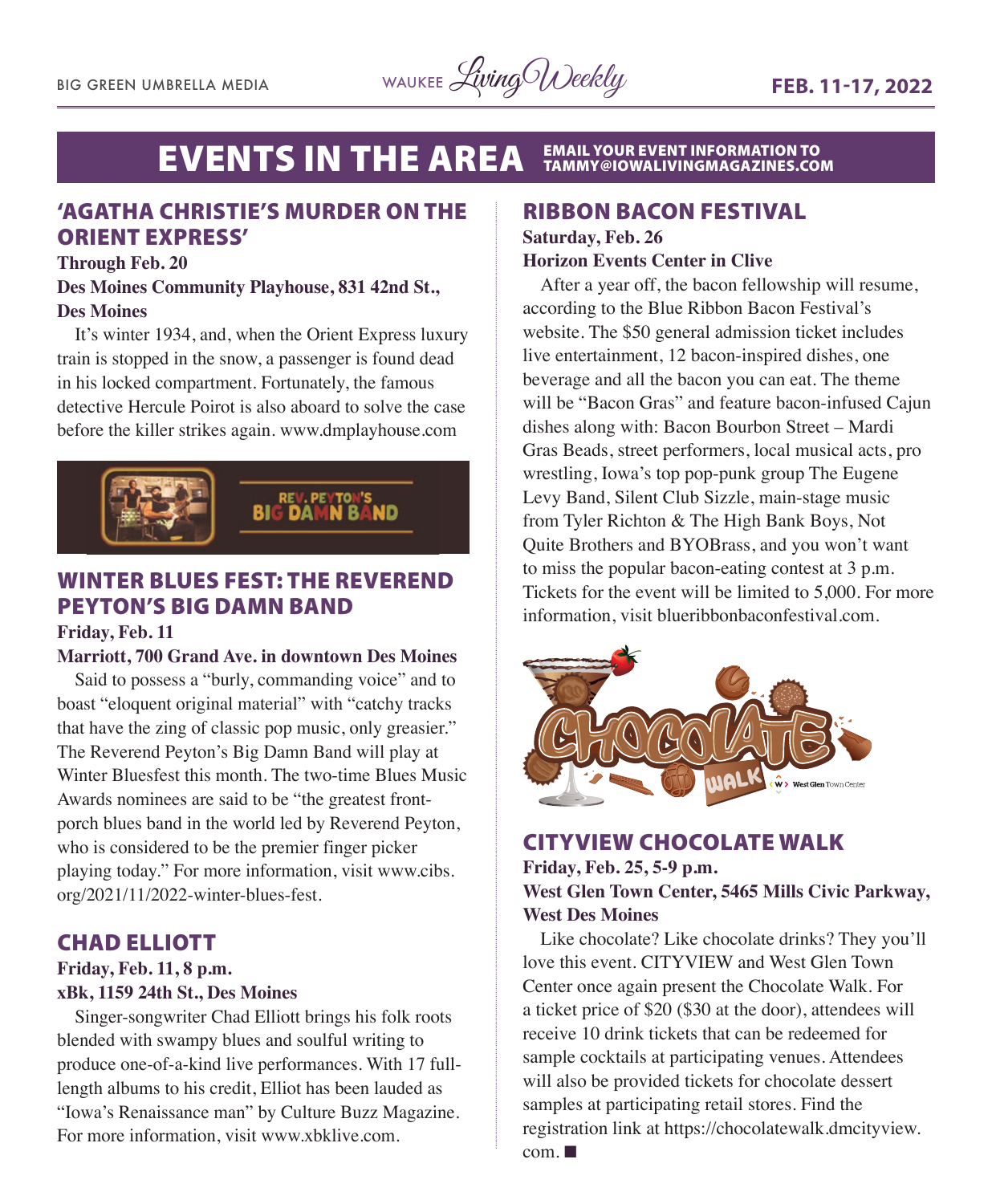**FEB. 11-17, 2022** WAUKEE *Living Weekly* BIG GREEN UMBRELLA MEDIA

## RECIPE **MADE WITH LOVE SET THE TABLE FOR ROMANCE WITH<br>A DELICIOUS DATE NIGHT AT HOME**



 *(Family Features)* Planning a delicious, romantic date night doesn't have to take you any further than your own kitchen. You don't have to be an accomplished chef to set the table for romance, but you can take inspiration from simple, quality Italian dishes to celebrate the link between food and love.

As this recipes shows, a romantic meal can be ready in minutes or, like a great love story, simmered to perfection. To plan the ultimate date night at home, start by trying this dreamy main dishes made with mouthwatering sauce.

Flavorful sauces make a great Italian meal, but the sauce doesn't need to be made from scratch (at least, not completely). For example, Bertolli d'Italia sauces are made in Italy for authentically delicious flavor. They are crafted with tomatoes vine-ripened under the Italian sun, finely aged Italian cheeses, fresh cream and Mediterranean olive oil. The result is a sauce that's perfect for your date-night meal.

Once you select your main course, prepare a simple salad of greens with a drizzle of Italian vinaigrette or Caesar dressing. Pop a loaf of bakery-fresh Italian or focaccia bread into the oven to warm through and serve with butter or olive oil for dipping. If you're so inclined, cap off the meal with a classic Italian dessert from your local bakery, like tiramisu, cannoli or a creamy panna cotta topped with fresh fruit.

Find more romantic dishes perfect for sharing at [Bertolli.com.](http://Bertolli.com)  $\blacksquare$ 

#### ITALIAN SAUSAGE SPINACH AND TOMATO RIGATONI

**Prep time:** 10 minutes **Cook time:** 20 minutes

#### **Ingredients**

Water 1/2 box rigatoni pasta 1 tablespoon olive oil 1/2 cup onions, chopped 4 cloves garlic, minced 1/2 cup mushrooms, sliced 16 ounces sweet Italian sausage 1 jar Bertolli d'Italia Marinara Sauce 2 cups fresh baby spinach salt, to taste pepper, to taste Parmesan cheese, for garnish

#### **Directions**

Bring large stockpot of water to boil. Boil rigatoni pasta until al dente. Drain and set aside.

In saute pan over medium heat, add olive oil. Add onions, garlic and mushrooms. Saute until vegetables start to brown. Add Italian sausage and cook until done, breaking into small pieces. Add sauce and bring to low boil.

Add baby spinach. Cook until spinach is mostly wilted. Season with salt and pepper, to taste.

Add drained pasta to pan with sausage and sauce. Toss and divide between plates. Garnish with Parmesan cheese.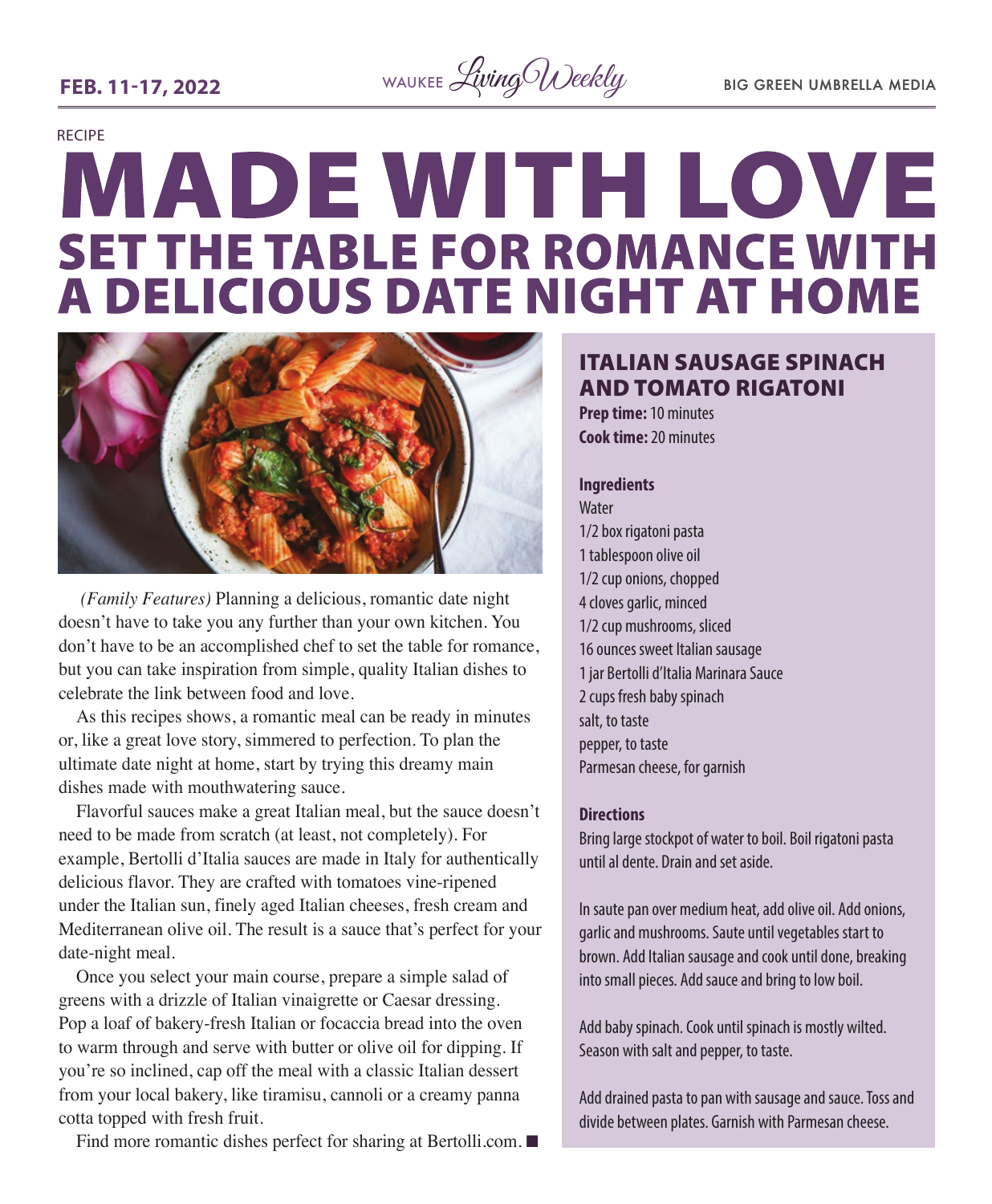

### DALLAS COUNTY BOARD OF CONSERVATION PROGRAMS

#### CONSERVATION WITH AN OWL

Meet Strix, a rehabilitated barred owl, during a naturalistled conversation examining the owl species common to Dallas County. The evening version of the program includes an Owl Prowl hike. The program is held various dates January through March at Hanging Rock shelter house,



Redfield. Register and check online for specific dates at [www.dallascountyiowa.gov/conservation](http://www.dallascountyiowa.gov/conservation) (click on Environmental Education then Virtual Nature Exploration Hub, then class of choice) or call 515- 465-3577.

#### BIRD-WATCHING BASICS

Learn the basics of identifying birds from a naturalist on various dates January through early March at Kuehn Conservation Area, Earlham. Follow a path of lawn signs that will describe shape, size and field marks of birds and finish with a visit to the bird blind to test your skills. Binoculars and field



guides will be provided. Register and check online for specific dates at [www.dallascountyiowa.gov/](http://www.dallascountyiowa.gov/conservation) [conservation](http://www.dallascountyiowa.gov/conservation) (click on Environmental Education then Virtual Nature Exploration Hub, then class of choice) or call  $515-465-3577$ .



I am honored to be voted favorite insurance agent in Dallas County for the Iowa Living 2022 Residents' Choice Reader Poll. I will continue my commitment to building positive and supportive relationships and am grateful for a community that allows me to do so.



*Not FDIC-Insured | No Bank Guarantee | May Lose Value Not a Deposit | Not Insured by any Federal Government Agency*

Eric Schepers, CPCU, ChFC, CASL VP | Insurance & Risk Management (515) 402-3482 Eric.Schepers@MyLSB.com MyLSB.com